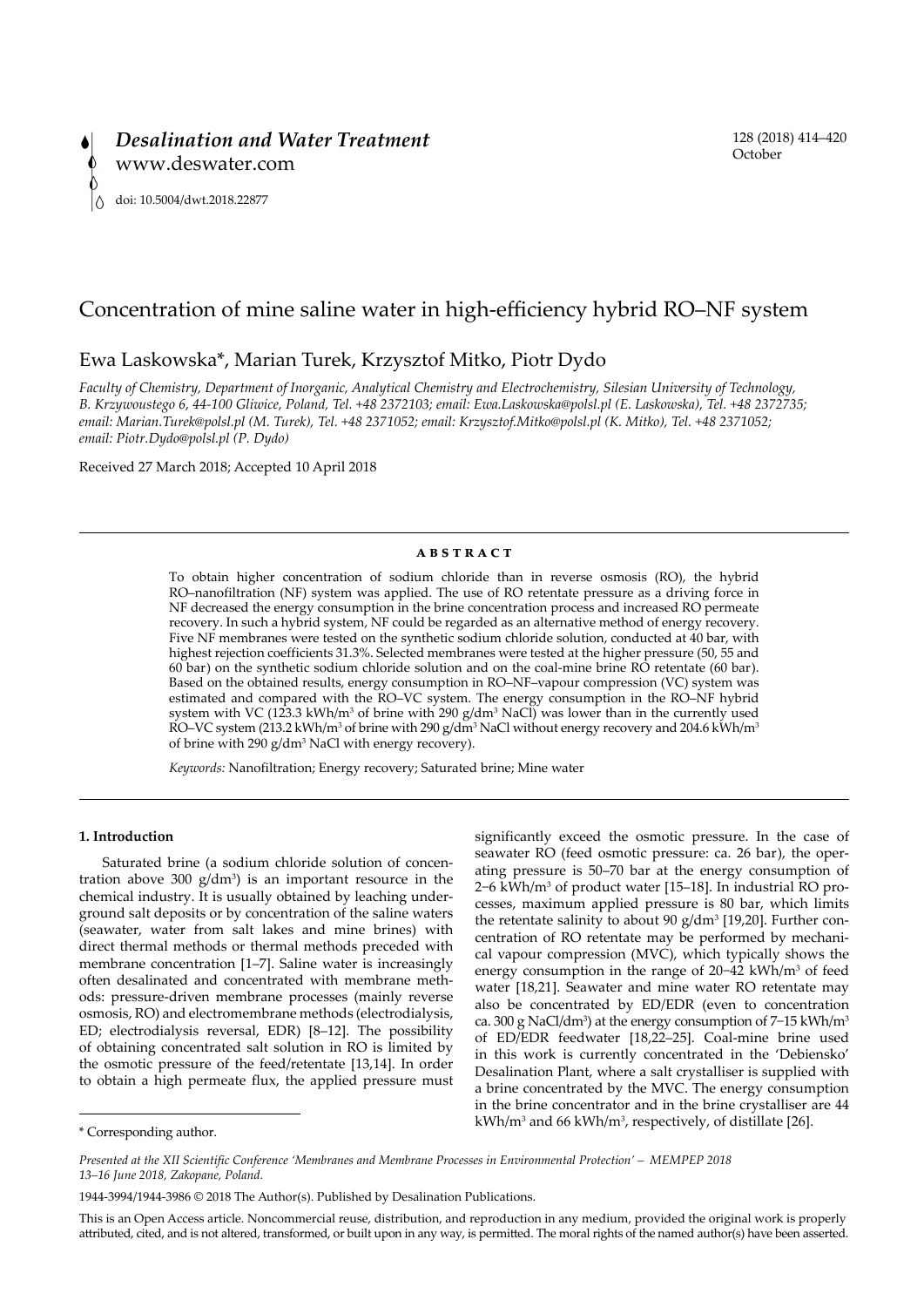Another interesting option of overcoming RO limitations resulting from high osmotic pressure of treated solution is RO–nanofiltration (NF) hybrid system. Energy consumption in RO–NF system can be decreased by 2%–12% compared with conventional multistage RO (MSRO) and water recovery can be increased from 50% (in MSRO) to 65%–85% [17,27,28]. Typical NF membranes are characterised by high rejection coefficients of multivalent ions (over  $90\%$  for  $SO_4^{2-}$ ) and low rejection coefficients of monovalent ions, for example, Na<sup>+</sup>, Cl<sup>-</sup> (less than 60%) [29–31]. The NF permeate has a significant salinity compared with typical RO permeate; because of this, the operating pressure in NF can be much lower than in RO for the same feed: it is not the feed/retentate osmotic pressure (assuming that the RO permeate concentration value is close to zero) that should be overcome, but the difference in osmotic pressure of NF feed/retentate and NF permeate [32–34].

The aim of the research was to use a hybrid RO–NF system with vapour compression (VC) for concentration of saline waters. The RO retentate of mine water was used as a NF feed, using a pressure of the RO retentate as the driving pressure for NF. The operating pressure of NF can be much lower compared with RO for the same feed. Recirculation of the NF permeate to RO feed increases the overall permeate recovery. The proposed hybrid system produced more concentrated brine than the RO and showed higher water recovery.

#### **2. Experimental**

The NF process was carried out in the batch mode in the HP 4750 Stirred Cell Sterlitech® module of 0.3 dm<sup>3</sup> volume. The study was conducted on the synthetic solution of sodium chloride  $(60 \text{ g/dm}^3)$  and on the RO retentate of mine water (total dissolved solids (TDS) of 56  $g/dm<sup>3</sup>$ ). Five NF membranes – NF270 (Filmtec), NFS, NFW, NFG (Synder), Desal 5-DL (GE Osmonics) – and one tap water RO membrane – TW30 (Filmtec) were tested. The effective surface area of the membrane was 14.6 cm<sup>2</sup>. The experiments were carried out at 40, 50, 55 and 60 bar at 20°C. Each of the membranes was conditioned with demineralised water under operating pressure and at 30% permeate recovery. In order to decrease the concentration polarization inside the module during the process, mixing with a magnetic stirrer was used. The composition of the solutions was determined by a conductometer and the ionic chromatograph (ICS-5000 Thermo Dionex, USA). The ion rejection coefficient was calculated using the following equation:

$$
R = \left(1 - \frac{C_p}{C_F}\right) \times 100\%
$$
\n<sup>(1)</sup>

where  $C_p$  – the ion concentration in the permeate (mg/dm<sup>3</sup>);  $C_F$  – the ion concentration in the feed (mg/dm<sup>3</sup>).

During the process, permeate samples were collected by every 30 cm<sup>3</sup> (10% of recovery) until 90% recovery was reached.

The first stage of the research involved selection of NF membranes with a sodium chloride rejection coefficient not higher than 50%. Under operating pressure of 40 bar,

six membranes (five NF membranes and one RO membrane) with different rejection coefficients of sodium chloride were tested in the batch mode studies. Based on the results, the rejection coefficient and the permeate flux were calculated. The next stage was carried out with two membranes (NFS and Desal 5-DL) at three different pressures: 50, 55 and 60 bar. Based on the NaCl rejection and the permeate flux, NFS membrane was selected for further testing. The latter was carried out on NFS membrane, the applied pressure was 60 bar and the mine water RO retentate was used as a feed. Finally, based on the obtained results, energy consumption in RO–NF–VC system was estimated for different feed pressures and permeate recoveries in RO and NF and it was compared with RO–VC. For the evaporation method with VC, the energy consumption of  $44 \text{ kWh/m}^3$  was assumed. The energy consumption of pressure-driven methods was calculated using the following equations [15,16]:

$$
E = E_p + E_{\text{aux}} - E_t = \left[\frac{\text{kWh}}{\text{m}^3}\right]
$$
 (2)

$$
E_p = \frac{0.02724 \times P_f}{\text{Rec} \times E_{\text{Fp}} \times F_{\text{Fm}}} = \left[\frac{\text{kWh}}{\text{m}^3}\right]
$$
(3)

$$
E_t = \frac{0.02724 \times P_c \times (1 - \text{Rec}) \times E_{\text{Ft}}}{\text{Rec} \times E_{\text{Fm}}} = \left[\frac{\text{kWh}}{\text{m}^3}\right]
$$
(4)

where  $E_p$  – energy consumption of the high-pressure pump, *E*<sub>t</sub> – energy recovered from turbines, *E*<sub>aux</sub> – energy consumption of additional equipment,  $P_f$  – pressure at module inlet,  $P_c$  – pressure at module outlet, Rec – rate of recovery,  $E_{Fm}$  – engine efficiency,  $E_{F_p}$  – pump efficiency and  $E_{F_t}$  – turbine efficiency.

### **3. Results and discussion**

Fig. 1 shows the relationship between the rejection coefficients of sodium chloride and the permeate recovery for the NF membranes tested at the operating pressure of 40 bar. Fig. 2 shows the relationship between the permeate flux and its recovery for all NF membranes at operating pressure of 40 bar. Table 1 shows parameters of the membranes provided by manufacturers and ones obtained in the laboratory tests.

The highest rejection coefficients of sodium chloride among the NF membranes were obtained using NFS (31.3%) and Desal 5-DL (30.5%) membranes. The drinking water RO membrane TW30 (Filmtec) was also tested, at operating pressure of 60 bar (at a lower pressure permeate flux was nearly zero) and the permeate recovery of 10%, though the permeate flux was significantly lower than in the NF process  $(11 \text{ dm}^3/\text{m}^2 \text{ h})$ and the sodium chloride rejection coefficient was 80%.

Further testing was carried out on two membranes (NFS and Desal 5-DL) of sodium chloride rejection coefficients closest to 50%. Tests were carried out at three different pressures: 50, 55 and 60 bar. A synthetic solution of 60  $g/dm<sup>3</sup>$  of sodium chloride was used as a feed, permeate samples were taken every 30  $\text{cm}^3$  (10% of permeate recovery) up to 90% permeate recovery. Sample concentrations were determined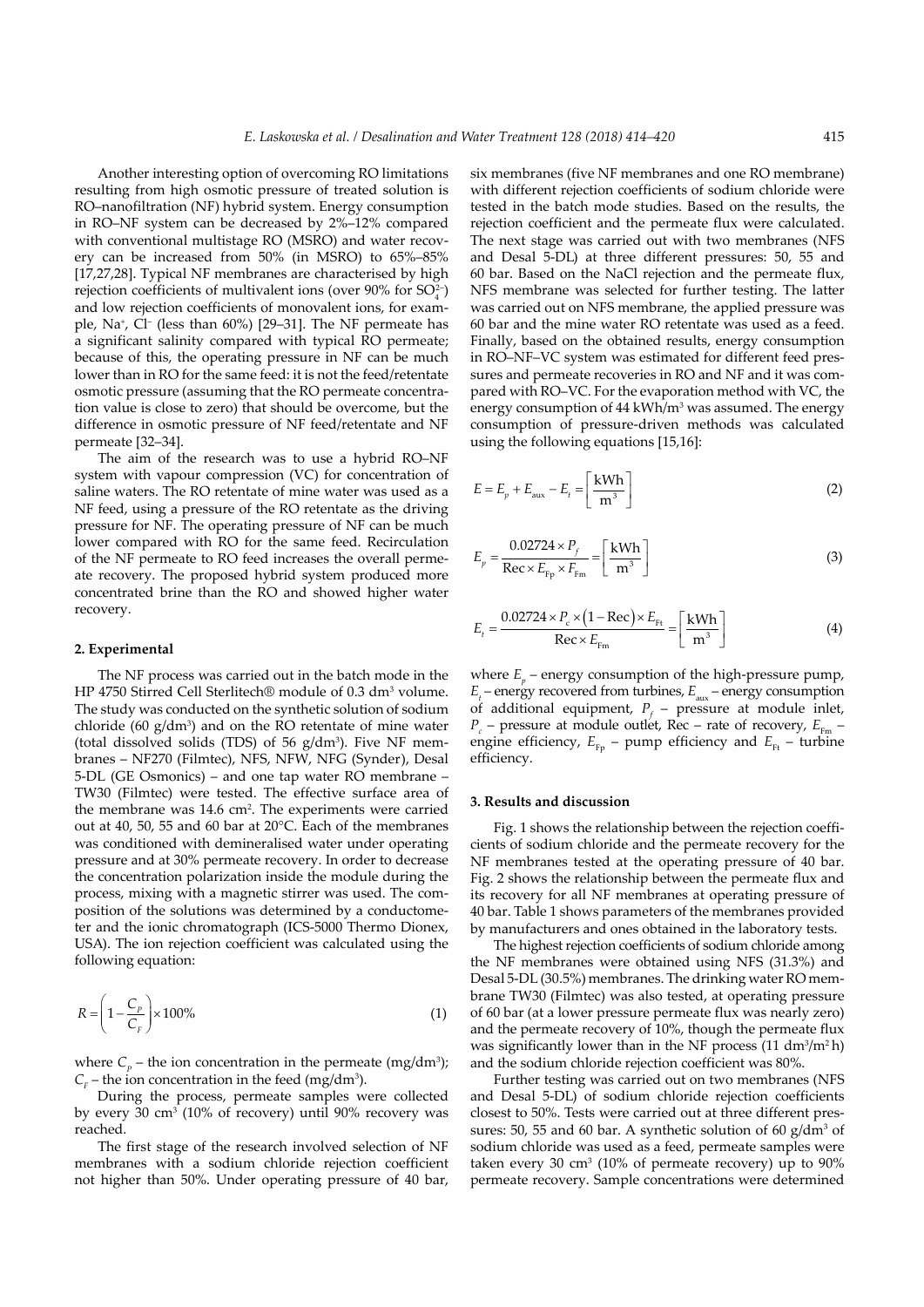

Fig. 1. Dependence of sodium chloride rejection coefficient on permeate recovery at operating pressure of 40 bar.



Fig. 2. Dependence of permeate flux on permeate recovery at operating pressure of 40 bar.

conductometrically. Fig. 3 shows the relationship between sodium chloride rejection coefficient and permeate recovery for NFS and Desal 5-DL membranes at operating pressures of 40, 50, 55 and 60 bar. Fig. 4 shows the relationship between permeate flux and permeate recovery for NFS and

Table 1

Rejection coefficients of sodium chloride and magnesium sulphate as provided by the manufacturers and obtained in the laboratory tests

| Membrane     | MWCO (Da)   | Minimum MgSO <sub>4</sub> rejection<br>coefficients declared by the<br>manufacturer (%) | NaCl rejection coefficients<br>declared by the manufacturer $(\%)$ | Maximum NaCl rejection<br>coefficients obtained in<br>laboratory tests $(\%)^3$ |
|--------------|-------------|-----------------------------------------------------------------------------------------|--------------------------------------------------------------------|---------------------------------------------------------------------------------|
| <b>NFS</b>   | $100 - 250$ | $99.5*$                                                                                 | $50 - 551$                                                         | 31.3                                                                            |
| <b>NFW</b>   | $300 - 500$ | $97.0*$                                                                                 | 20.0 <sup>1</sup>                                                  | 13.4                                                                            |
| <b>NFG</b>   | 600-800     | $50.0*$                                                                                 | 10.0 <sup>1</sup>                                                  | 8.3                                                                             |
| <b>NF270</b> | 200-400     | $97***$                                                                                 | 50 <sup>2</sup>                                                    | 19.4                                                                            |
| Desal 5-DL   | 150–300     | $96**$                                                                                  | No data                                                            | 30.5                                                                            |

\*Test: 2,000 ppm MgSO $_{\rm {\it 4'}}$  operating pressure 760 kPa and temperature: 25°C.

\*\*Test: 5,000 mg/dm $^3$  MgSO $_{\!4'}$  operating pressure 655 kPa, recovery 15% and temperature: 25°C.

\*\*\*Test: 2,000 ppm MgSO<sub>4</sub>, operating pressure 4.8 bar, recovery 15% and temperature: 25°C.

<sup>1</sup>Test: 2,000 ppm NaCl, operating pressure 760 kPa and temperature: 25°C.

2 Test: 2,000 mg/dm<sup>3</sup> NaCl, operating pressure 3.5 bar and temperature 25°C.

 $\rm{^{3}Test:}$  60 g/dm $\rm{^{3}$  NaCl, operating pressure 40 bar and temperature 20°C.



Fig. 3. Dependence of sodium chloride rejection coefficient on permeate recovery for nfs and desal 5-dL membranes.

Desal 5-DL membranes at 40, 50, 55 and 60 bar of operating pressure.

With the increase in pressure, rejection coefficients increased, and at operating pressure of 60 bar they reached 36.9% for the NFS membrane at the permeate recovery of 10% and 32.3% for the Desal 5-DL membrane at the permeate recovery of 10%. The highest permeate flux for the NFS membrane was  $146.9 \text{ dm}^3/\text{m}^2$  h at 17% permeate recovery and it was higher than the highest permeate flux for the Desal 5-DL membrane  $-98.6 \text{ dm}^3/\text{m}^2$ h at 23% permeate recovery.

Based on the NaCl rejection and permeate flux, the NFS membrane was selected for further tests. NF was carried out at a pressure of 60 bar. The RO retentate of mine water was used as a NF feed. Permeate samples were taken every 50 cm<sup>3</sup> (16.67% of permeate recovery) until 50% permeate recovery was reached. Concentrations of the most important ions, Cl<sup>-</sup>, SO<sub>4</sub><sup>2-</sup>, Na<sup>+</sup>, Ca<sup>2+</sup> and Mg<sup>2+</sup>, were determined using an ion chromatograph. Table 2 shows the obtained rejection coefficients for individual ions depending on the permeate recovery.

Fig. 5 shows the dependence of permeate flux on permeate recovery and on the feed water type (the retentate of the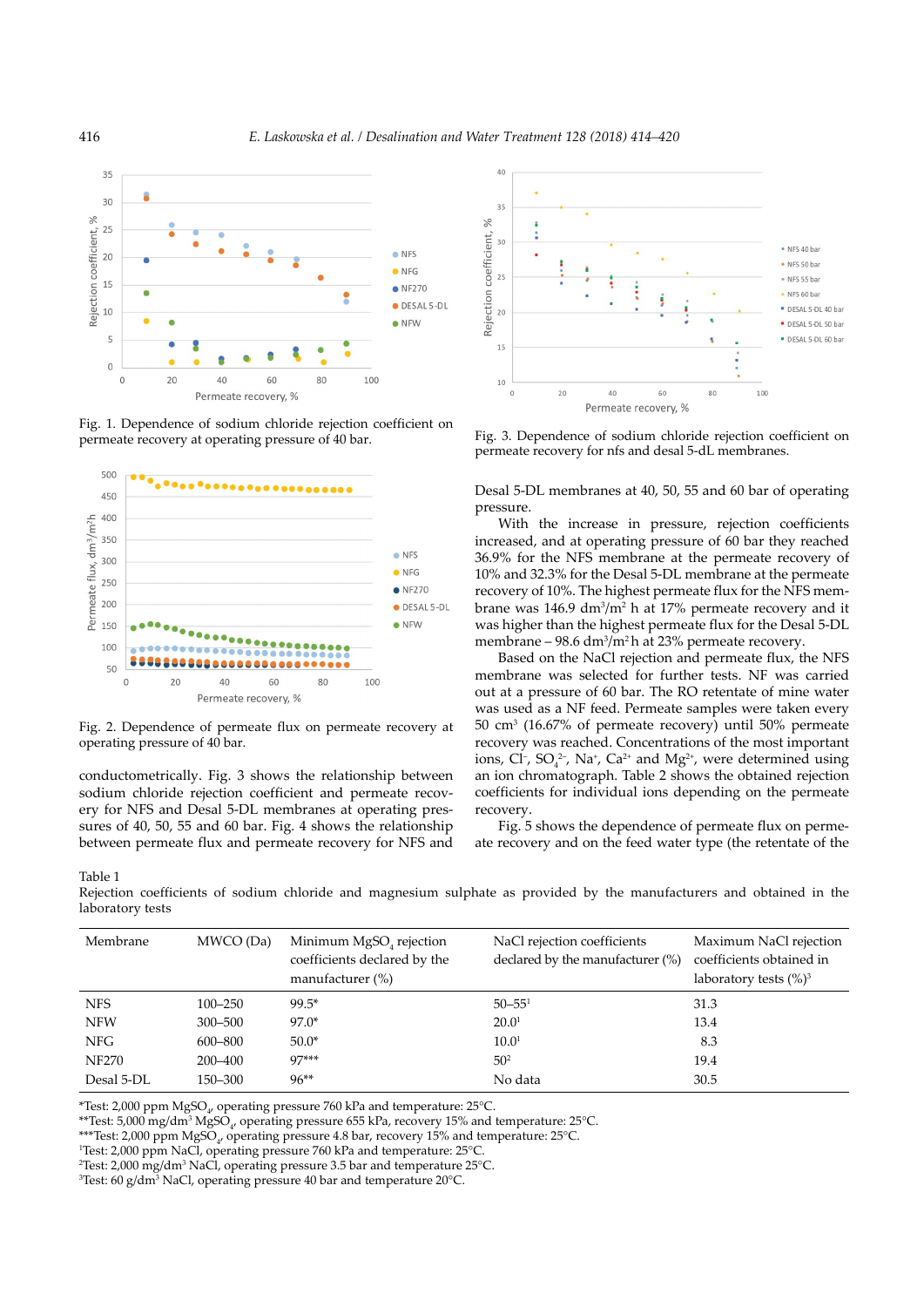

Fig. 4. Dependence of permeate flux on permeate recovery for nfs and desal 5-dL membranes.

Table 2 Results of nanofiltration using reverse osmosis retentate as feed on NFS membrane

|                | Permeate Permeate | $R_{cr}$      | $R_{SO_4^{2-}}$ | $R_{\text{Na}^+}$ | $R_{\rm Mg^{2+}}$ | $R_{Ca^{2+}}$ |
|----------------|-------------------|---------------|-----------------|-------------------|-------------------|---------------|
|                | recovery $(\% )$  | $(\%)$ $(\%)$ |                 | (% )              | (%)               | (%)           |
| P <sub>1</sub> | 16.67             | 26.9          | 94.9            | 22.7              | 62.5              | 36.6          |
| P <sub>2</sub> | 33.33             | 39.9          | 95.4            | 36.3              | 70.5              | 49.2          |
| P <sub>3</sub> | 50.00             | 42.6          | 95.5            | 39.3              | 70.1              | 49.8          |

RO of the mine brine and the NaCl synthetic solution) using the NFS membrane. The permeate flux was higher when RO retentate was used as a feed.

 Based on the obtained results, the energy consumption in RO–NF–VC system was estimated for different feed pressures and permeate recoveries in RO and NF. In addition, the energy consumption of brine concentration systems (concentration of Cl<sup>-</sup> 176 g/dm<sup>3</sup>): RO–VC and RO–NF–VC was compared.



Fig. 5. Dependence of nfs membrane permeate flux on permeate recovery and on feed type.

For the calculation of the energy consumption in RO, the following values were used: feed TDS 30  $g/dm^3$ , recovery 35%–50%, ionic rejection coefficient above 99%, operating pressure 55–64 bar. In the calculation of the energy consumption in NF, as a feed TDS of RO retentate was used at recovery 35%–50%, in the case of too low RO retentate pressure, booster pump was applied to expected pressure: 54–68 bar. The energy consumption in RO–VC system was calculated for two cases with and without energy recovery and for RO–NF–VC system only without energy recovery. Table 3 summarises energy consumption values for the processes.

Figs. 6 and 7 show the obtained results of the energy consumption, composition and permeate recovery in RO– VC and RO–NF–VC systems using NFS membrane in NF.

Desalinated water and brine are products in RO–NF–VC system. In refer to Ahunbay et al. [17] RO–NF system, which achieved  $2.3-2.8$  kWh/m<sup>3</sup> of water, calculated energy consumption in RO–NF system (Table 3) was 2.8–3.3 kWh/m<sup>3</sup> of water and 14.4–22.5 kWh/m<sup>3</sup> of water in RO–NF–VC system.

Table 3

Energy consumption values for RO–NF–VC and RO–NF with different feed pressures and permeate recoveries in RO and NF

| <b>RO</b> | Pressure (bar) |           |       | NF       | Energy consumption  | Energy consumption  | Energy consumption  |
|-----------|----------------|-----------|-------|----------|---------------------|---------------------|---------------------|
| recovery  | <b>RO</b>      | <b>RO</b> | NF    | recovery | in RO-NF-VC         | in RO-NF-VC         | in RO-NF            |
| $(\%)$    | feed           | retentate | feed  | $(\%)$   | $(kWh/m3$ of brine) | $(kWh/m3$ of water) | $(kWh/m3$ of water) |
| 35        | 55.79          | 53.79     | 54.33 | 45       | 191.8               | 22.50               | 3.1                 |
| 35        | 55.66          | 53.66     | 55.81 | 50       | 183.2               | 21.49               | 3.3                 |
| 40        | 58.24          | 56.24     | 56.55 | 40       | 177.9               | 20.87               | 2.9                 |
| 40        | 57.91          | 55.91     | 57.89 | 45       | 170.2               | 19.97               | 3.1                 |
| 40        | 57.87          | 55.87     | 58.59 | 50       | 161.7               | 18.97               | 3.3                 |
| 45        | 60.7           | 58.7      | 60.43 | 40       | 157.5               | 18.48               | 2.9                 |
| 45        | 60.43          | 58.43     | 62.1  | 45       | 150.0               | 17.60               | 3.1                 |
| 45        | 60.48          | 58.48     | 63.07 | 50       | 141.7               | 16.62               | 3.3                 |
| 50        | 64.08          | 62.08     | 62.1  | 35       | 145.0               | 17.01               | 2.8                 |
| 50        | 63.64          | 61.64     | 65.07 | 40       | 138.3               | 16.23               | 3.0                 |
| 50        | 63.44          | 61.44     | 67.14 | 45       | 131.1               | 15.38               | 3.1                 |
| 50        | 63.61          | 61.61     | 68.43 | 50       | 123.4               | 14.48               | 3.3                 |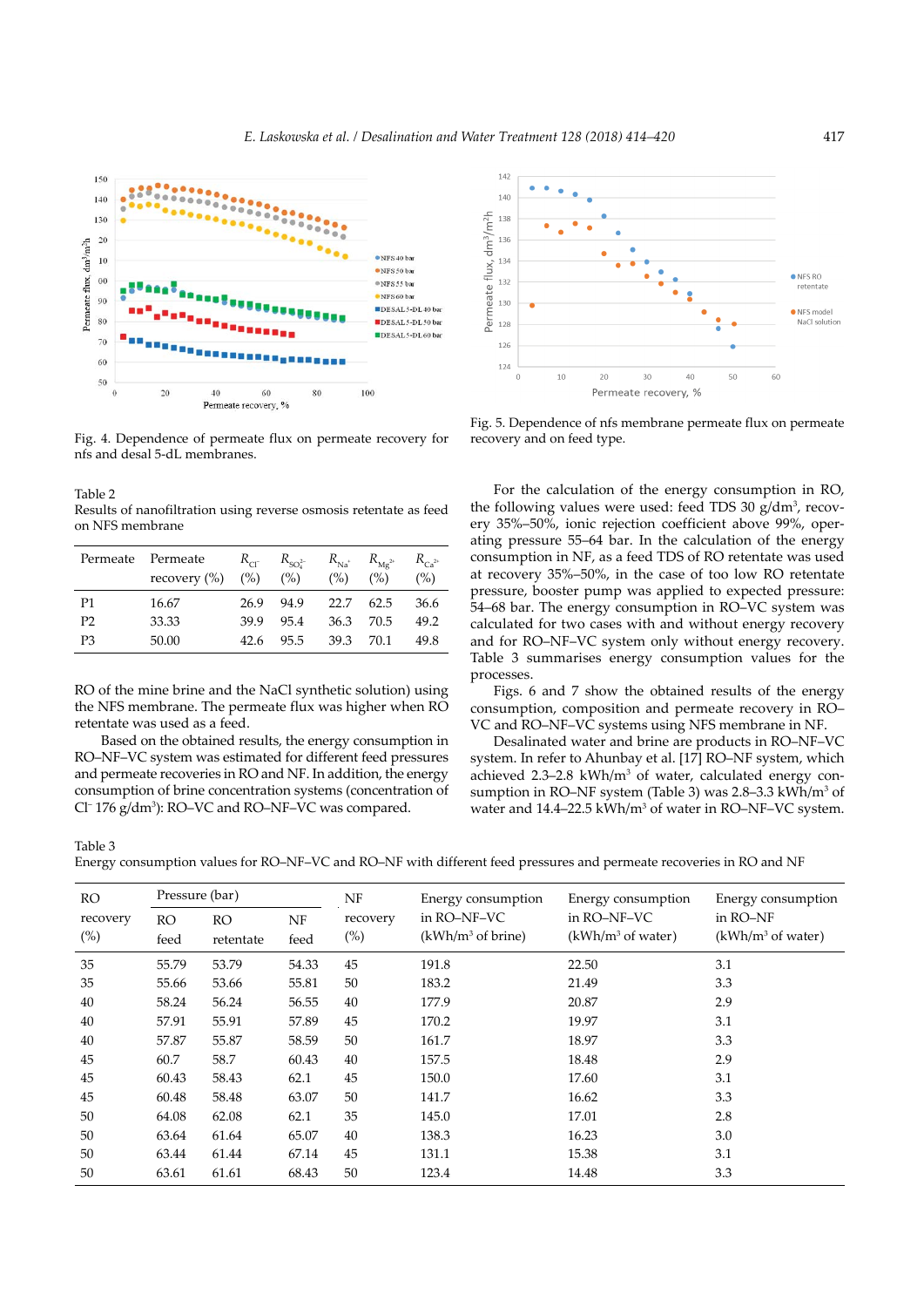

Energy consumption: 213.2 kWh/m<sup>3</sup> of brine (204.6 kWh/m<sup>3</sup> with energy recovery) Water recovery: 89.5%

Fig. 6. The block diagram of brine concentration process by RO - VC method.



recovery: 89.5%

Fig. 7. The block diagram of brine concentration process by RO – NF – VC method.

Chong et al. [27] considered a multistage energy-efficient RO, using first- and third-stage retentate pressure as a feed pressure to second stage, with energy consumption 2.3– 3.5 kWh/m<sup>3</sup> of water. Turek et al. [35] considered a hybrid NF–RO–ED system to produce desalinated water and brine (TDS 300  $g/dm<sup>3</sup>$ ), with the energy consumption 6.9 kWh/

m<sup>3</sup> of water and 79.35 kWh/m<sup>3</sup> of brine. Macedonio et al. [36] proposed an integrated microfiltration–NF–RO system with a membrane crystallization on NF retentate and a membrane distillation on RO retentate for simultaneous production of desalinated water and brine (TDS 240  $g/dm^3$ ), with the energy consumption  $27.52-28.00 \text{ kWh/m}^3$  of water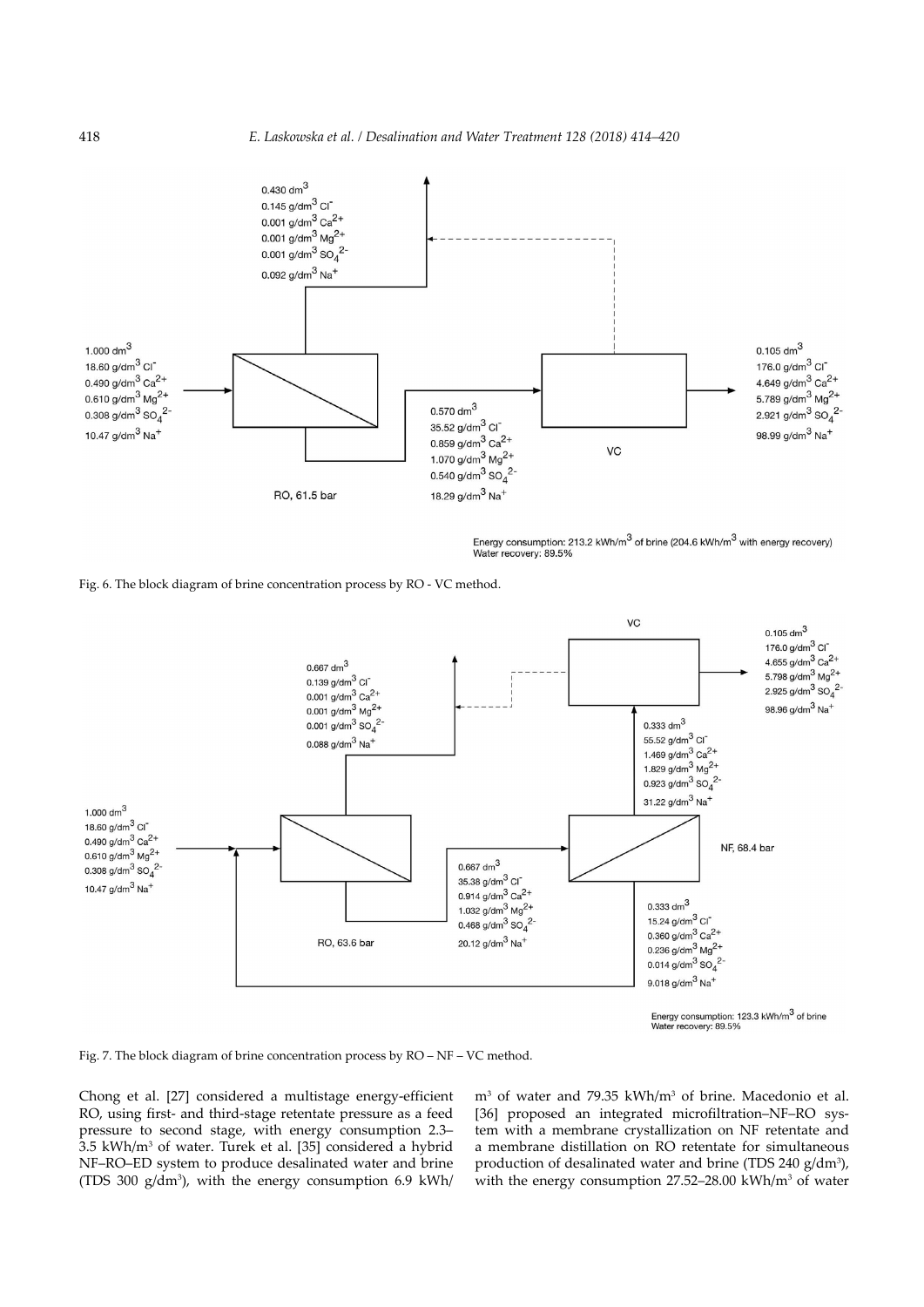$(1.61-2.05 \text{ kWh/m}^3 \text{ of water if thermal energy or the stream})$ is available in the plant) and  $216.56 - 220.10 \text{ kWh/m}^3$  of brine  $(12.65 - 16.12 \text{ kWh/m}^3 \text{ of brine if thermal energy or the stream})$ is available in the plant).

### **4. Conclusions**

During the experiments on the synthetic sodium chloride solutions, conducted at 40 bar, the highest rejection coefficients were observed for NFS (31.3%) and DESAL (30.5%) NF membranes. The remaining NF membranes had lower rejection coefficients, down to NFG showing almost negative ones. The RO membrane, TW30 (Filmtec), was tested at 60 bar – despite 80% rejection coefficient, the permeate flux was lower by one order of magnitude compared with NF membranes. The NFS membrane showed higher permeate flux than the DESAL membrane and it was tested using real solution – RO retentate from a coal mine desalination plant. Based on the ion rejection coefficients obtained in the benchscale testing of NF using NFS membrane, a hybrid RO– NF–VC system was designed and compared with RO–VC system. The proposed hybrid RO–NF–VC system showed lower energy consumption than the existing RO–VC system  $(123.3 \text{ vs } 204.6 \text{ kWh/m}^3 \text{ of brine, respectively})$  at the same overall water recovery. In the proposed system, NF could be treated as an alternative energy recovery device for RO.

## **Symbols**

- *R* Ion rejection coefficient, %
- 
- Ion concentration in feed, mg/dm<sup>3</sup>
- $C_p$  Ion concentration in permeate, mg/dm<sup>3</sup><br>  $C_r$  Ion concentration in feed, mg/dm<sup>3</sup><br>  $E_p$  Energy consumption of the high-press Energy consumption of the high-pressure pump,  $kWh/m^3$
- 
- $E_t$  Energy recovered from turbines, kWh/m<sup>3</sup><br> $E_{\text{aux}}$  Energy consumption of additional equ Energy consumption of additional equipment,  $kWh/m<sup>3</sup>$
- $P_f =$ Pressure at module inlet, bar<br> $P_i =$ Pressure at module outlet, ba
- $\frac{p}{\text{Rec}}$  Pressure at module outlet, bar<br>Rec Rate of recovery, recovery, %
- Rate of recovery, recovery, %
- $E_{F_{\rm rn}}$  Engine efficiency, kWh/m<sup>3</sup><br>  $E_{F_{\rm Pt}}$  Pump efficiency, kWh/m<sup>3</sup><br>  $E_{F_{\rm ft}}$  Turbine efficiency, kWh/m
- Pump efficiency, kWh/m<sup>3</sup>
- Turbine efficiency, kWh/m<sup>3</sup>

#### **Acknowledgment**

This work was financed by the Polish National Science Centre upon Decision No. DEC-2014/13/B/ST8/04263.

#### **References**

- [1] F.J. Arias, Deliberate salinization of seawater for desalination of seawater, J. Energy Resour. Technol., 140 (2018) 032004-1–032004-5.
- [2] Y. Shen, T. Wang, NaCl brine preparation from distiller waste and Na<sub>2</sub>SO<sub>4</sub>, Adv. Mater. Res., 233–235 (2011) 897–902.
- [3] Y.V. Pinneker, Fully saturated brines, Int. Geol. Rev., 10 (1968) 603–607.
- [4] L.M. Vane, Water recovery from brines and salt-saturated solutions: operability and thermodynamic efficiency considerations for desalination technologies, J. Chem. Technol. Biotechnol., 92 (2017) 2506–2518.
- [5] P. Marchand, Production of sea salt, Ind. Mineral. Min. Carrieres, 68 (1986) 529–534.
- [6] P. Pierzyna, M. Popczyk, T. Suponik, Testing the possibility of leaching salt debris obtained from underground excavations, E3S Web Conf., 18 (2017) Article number 01033.
- [7] H.W. Chung, K.G. Nayar, J. Swaminathan, K.M. Chehayeb, J.H. Lienhard, Thermodynamic analysis of brine management methods: zero-discharge desalination and salinity-gradient power production, Desalination, 404 (2017) 291–303.
- [8] M.K. Wittholz, B.K. O'Neill, C.B. Colby, D. Lewis, Estimating the cost of desalination plants using a cost database, Desalination, 229 (2008) 10–20.
- [9] B.A. Qureshi, S.M. Zubair, Exergetic efficiency of NF, RO and EDR desalination plants, Desalination, 378 (2016) 92–99.
- [10] M.S. Osman, J.J. Schoeman, L.M. Baratta, Desalination/ concentration of reverse osmosis and electrodialysis brines with membrane distillation, Desal. Wat. Treat., 24 (2010) 293–301.
- [11] R. Bórquez, J. Ferrer, Seawater desalination by combined nanofiltration and ionic exchange, Desal. Wat. Treat., 57 (2016) 28122–28132.
- [12] M. Turek, M. Gonet, Nanofiltration in the utilization of coalmine brines, Desalination, 108 (1997) 171–177.
- [13] B.K. Pramanik, L. Shu, V. Jegatheesan, A review of the management and treatment of brine solutions, Environ. Sci. Water Res. Technol., 3 (2017) 625–658.
- [14] C.A. Quist-Jensen, F. Macedonio, E. Drioli, Membrane crystallization for salts recovery from brine—an experimental and theoretical analysis, Desal. Wat. Treat., 57 (2016) 7593–7603.
- [15] P. Brewer, The key to efficient RO desalination, Filtr. Sep., 53 (2016) 20–22.
- [16] M. Wilf, Fundamentals of RO-NF Technology, International Conference on Desalination Costing, Cyprus, 2004, pp. 18–31.
- [17] M. Göktuğ Ahunbay, S. Birgül Tantekin-Ersolmaz, W.B. Krantz, Energy optimization of a multistage reverse osmosis process for seawater desalination, Desalination, 429 (2018) 1–11.
- [18] T. Tong, M. Elimelech, The global rise of zero liquid discharge for wastewater management: drivers, technologies, and future directions, Environ. Sci. Technol., 50 (2016) 6846–6855.
- [19] L.F. Greenlee, D.F. Lawler, B.D. Freeman, B. Marrot, P. Moulin, Reverse osmosis desalination: water sources, technology, and today's challenges, Water Res., 43 (2009) 2317–2348.
- [20] Y. Kunisada, H. Kaneda, M. Hirai, Y. Murayama, Seawater desalination by reverse osmosis in Chigasaki laboratory, Coating Conference, Proc. Technical Association of the Pulp and Paper Industry, 2017, pp. 337–345.
- [21] R. Schwantes, K. Chavan, D. Winter, C. Felsmann, J. Pfafferott, Techno-economic comparison of membrane distillation and MVC in a zero liquid discharge application, Desalination, 428 (2018) 50–68.
- [22] Y. Tanaka, R. Ehara, S. Itoi, T. Goto, Ion-exchange membrane electrodialytic salt production using brine discharged from a reverse osmosis seawater desalination plant, J. Membr. Sci., 222 (2003) 71–86.
- [23] M. Reig, S. Casas, C. Aladjem, C. Valderrama, O. Gilbert, F. Valero, C.M. Centeno, E. Larrotcha, J.L. Cortina, Concentration of NaCl from seawater reverse osmosis brines for the chlor-alkali industry by electrodialysis, Desalination, 342 (2014) 107–117.
- [24] M. Turek, K. Mitko, M. Chorążewska, P. Dydo, Use of the desalination brines in the saturation of membrane electrolysis feed, Desal. Wat. Treat., 51 (2013) 2749–2754.
- [25] C. Jiang, Y. Wang, Z. Zhang, T. Xu, Electrodialysis of concentrated brine from RO plant to produce coarse salt and freshwater, J. Membr. Sci., 450 (2014) 323–330.
- [26] M. Turek, P. Dydo, R. Klimek, Salt production from coal-mine brine in ED–evaporation–crystallization system, Desalination, 184 (2005) 439–446.
- [27] T.H. Chong, S.L. Loo, W.B. Krantz, Energy-efficient reverse osmosis desalination process, J. Membr. Sci., 473 (2015) 177–188.
- [28] J.R. Herron, E. Beaudry, K.A. Lampi, Method and System for Generating Strong Brines, Hydration Systems, LLC, US20150014248 A1, 2015.
- [29] V. Preuß, C. Riedel, T. Koch, K. Thűrmer, M. Domańska, Nanofiltration as an effective tool of reducing sulphate concentration in mine water, Archit. Civil Eng. Environ., 3 (2012) 127–132.